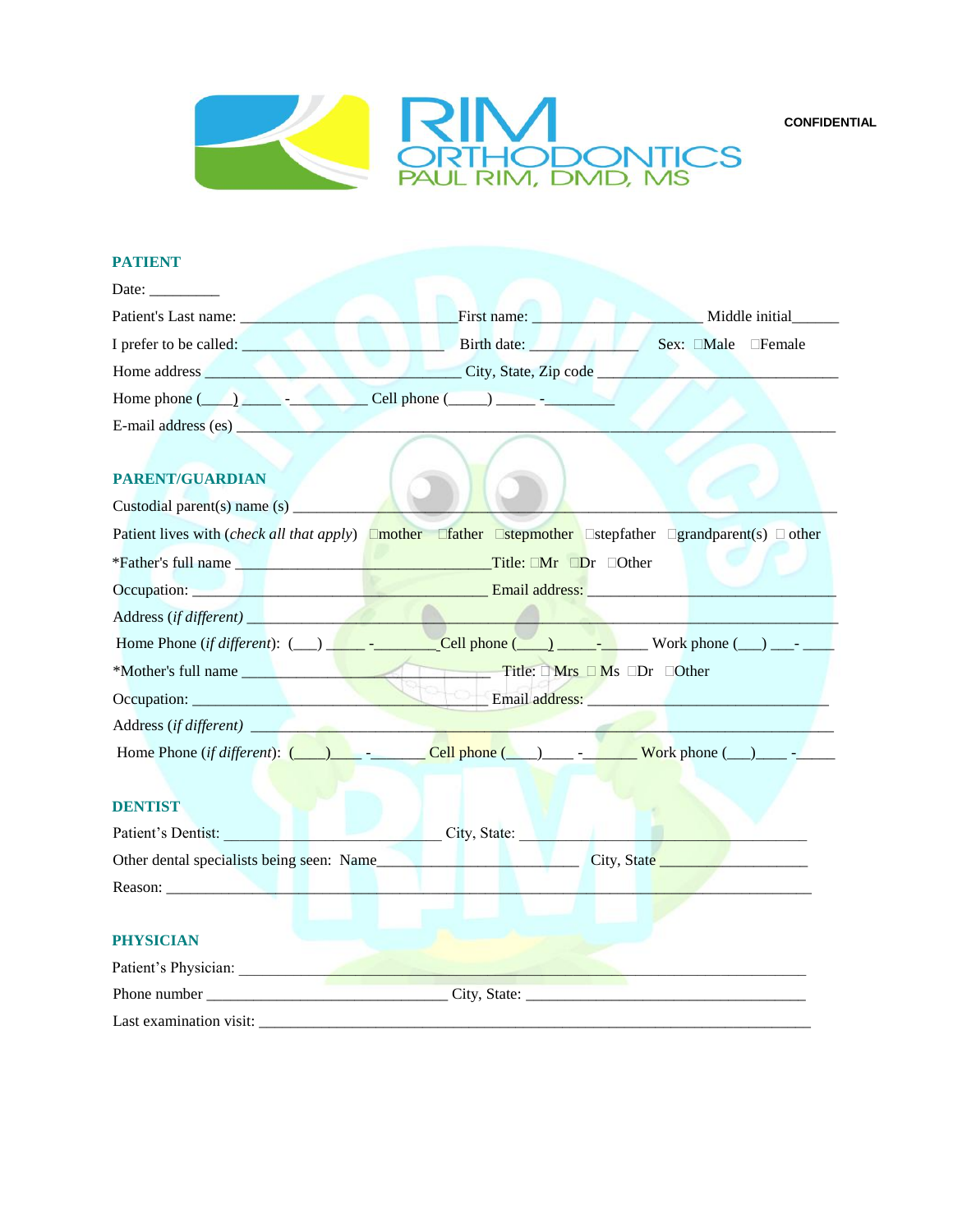## **FINANCIAL RESPONSIBILITY**

| Who is financially responsible for this account?         |      |
|----------------------------------------------------------|------|
|                                                          |      |
| Home phone $( )$ - Cell phone $( )$ - E-mail address(es) |      |
|                                                          |      |
|                                                          | Date |

## **DENTAL INSURANCE**

| <b>Primary</b> policy holder's full name   | Birth date <b>Exercise Service</b> Service Service Service Service Service Service Service Service Service Service Service Service Service Service Service Service Service Service Service Service Service Service Service Service |
|--------------------------------------------|------------------------------------------------------------------------------------------------------------------------------------------------------------------------------------------------------------------------------------|
|                                            |                                                                                                                                                                                                                                    |
|                                            |                                                                                                                                                                                                                                    |
| Employer                                   |                                                                                                                                                                                                                                    |
| Insurance company Name                     | S.S.N/ID#                                                                                                                                                                                                                          |
|                                            |                                                                                                                                                                                                                                    |
| <b>Secondary</b> policy holder's full name | <b>Birth date</b>                                                                                                                                                                                                                  |
|                                            |                                                                                                                                                                                                                                    |
|                                            |                                                                                                                                                                                                                                    |
|                                            |                                                                                                                                                                                                                                    |
|                                            |                                                                                                                                                                                                                                    |
|                                            |                                                                                                                                                                                                                                    |

**Your answers are for office records only, and are confidential. A thorough medial history is essential to a complete orthodontic evaluation.** *For the following questions mark yes, no.*

# **MEDICAL HISTORY**

# **Now or in the past, has your child had:**

|                            |                                                | $\Box$ yes $\Box$ no       | Excessive bleeding/bruising tendency, anemia?                                 |
|----------------------------|------------------------------------------------|----------------------------|-------------------------------------------------------------------------------|
| $\Box$ yes $\Box$ no       | Bone fractures, or major <i>injuries</i> ?     |                            |                                                                               |
| $\square$ yes $\square$ no | Any injuries to face, head, and neck?          | $\Box$ yes $\Box$ no       | Birth defects/hereditary problems?                                            |
| $\Box$ yes $\Box$ no       | Cancer, tumor, radiation or chemotherapy?      | $\square$ yes $\square$ no | Chest pain, shortness of breath, tire easily, swollen ankles?                 |
| $\Box$ yes $\Box$ no       | Arthritis or joint problems?                   | $\Box$ yes $\Box$ no       | Heart defects, heart murmur, rheumatic heart disease?                         |
| $\square$ yes $\square$ no | Endocrine or thyroid problems?                 |                            |                                                                               |
| $\Box$ yes $\Box$ no       | Diabetes or low sugar?                         | $\Box$ yes $\Box$ no       | Angina, arteriosclerosis, stroke or heart attack?                             |
| $\Box$ yes $\Box$ no       | Kidney problems?                               |                            |                                                                               |
| $\Box$ yes $\Box$ no       | Gonorrhea, syphilis, herpes, or STDs?          | $\Box$ yes $\Box$ no       | Skin disorder (other than common acne)?                                       |
| $\square$ yes $\square$ no | Immune system problems?                        | $\Box$ yes $\Box$ no       | Does your child eat a well-balanced diet?                                     |
| $\Box$ yes $\Box$ no       | AIDS or HIV positive?                          | $\Box$ yes $\Box$ no       | Vision, hearing, or speech problems?                                          |
| $\square$ yes $\square$ no | Hepatitis, jaundice or other liver problem?    |                            | $\square$ yes $\square$ no Frequent ear infections, colds, throat infections? |
| $\Box$ yes $\Box$ no       | Polio, mononucleosis, tuberculosis, pneumonia? | $\square$ yes $\square$ no | Asthma, sinus problems, hay fever?                                            |
| $\Box$ yes $\Box$ no       | Seizures, fainting spells, neurologic problem? | $\square$ yes $\square$ no | Tonsil or adenoid condition?                                                  |
| $\Box$ yes $\Box$ no       | Mental health disturbance or depression?       |                            |                                                                               |
| $\Box$ yes $\Box$ no       | History of eating disorders?                   | $\square$ yes $\square$ no | Does your child frequently breathe through mouth?                             |
| $\square$ yes $\square$ no | Frequent headaches or migraines?               | $\square$ yes $\square$ no | High or low blood pressure?                                                   |
|                            |                                                |                            |                                                                               |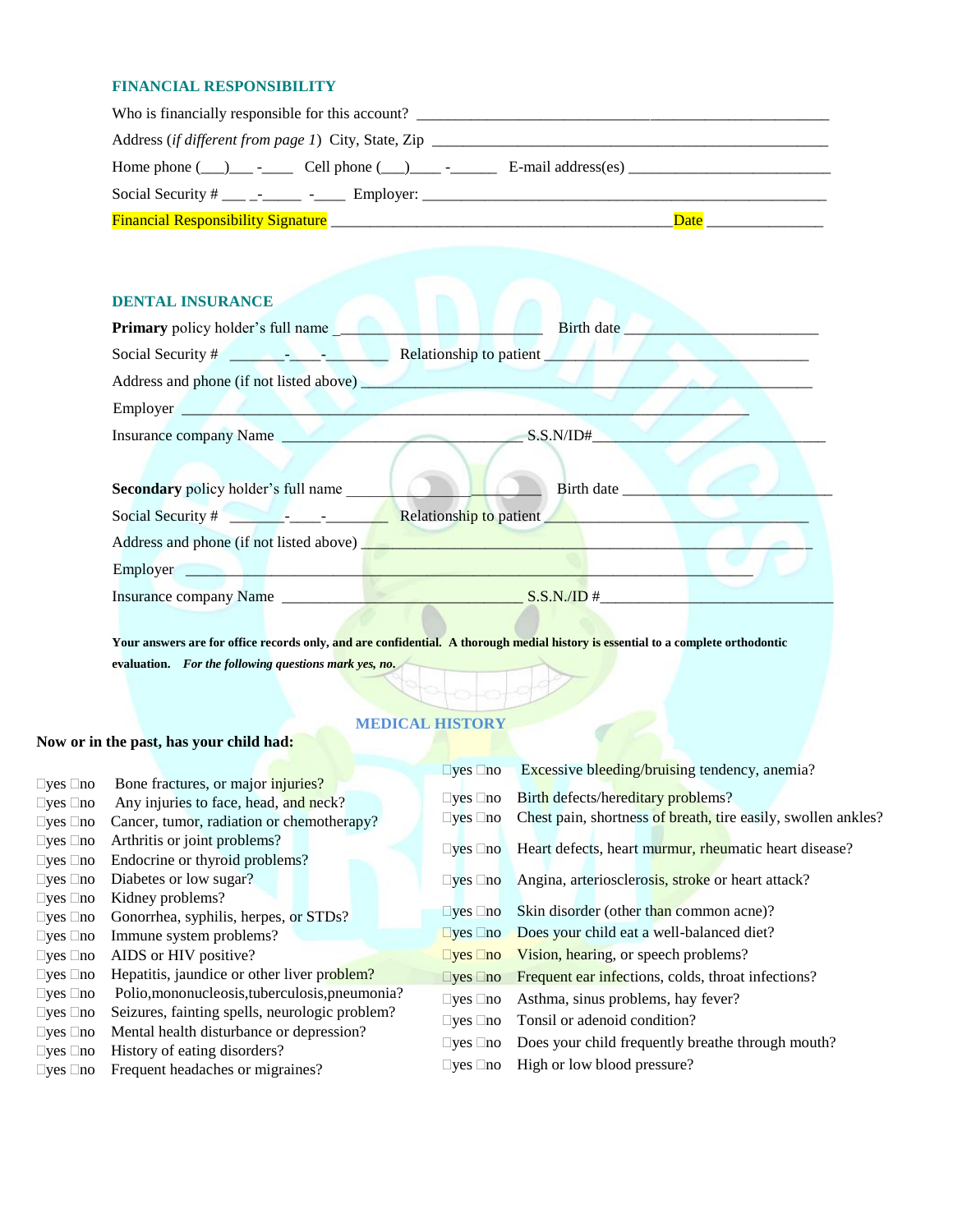## **DENTAL HISTORY**

#### **Now or in the past, has your child had:**

| $\Box$ yes $\Box$ no | Erupting teeth very early or very late?    | $\Box$ yes $\Box$ no | History of speech problems?                            |
|----------------------|--------------------------------------------|----------------------|--------------------------------------------------------|
| $\Box$ yes $\Box$ no | Primary teeth removed that were not loose? | $\Box$ yes $\Box$ no | Oral habits (sucking finger, chewing pen, etc.)?       |
| $\Box$ yes $\Box$ no | Permanent or extra teeth removed?          | $\neg$ yes $\neg$ no | Teeth causing irritation to lip, cheek or gums?        |
| $\Box$ yes $\Box$ no | Extra or congenitally missing teeth?       | $\Box$ yes $\Box$ no | Abnormal swallowing (tongue thrust)?                   |
| $\Box$ yes $\Box$ no | Injured primary or permanent teeth?        | $\Box$ yes $\Box$ no | Tooth grinding or clenching?                           |
| $\Box$ yes $\Box$ no | Any sensitive or sore teeth?               | $\Box$ yes $\Box$ no | Clicking, locking in jaw joints?                       |
| $\Box$ yes $\Box$ no | Any lost or broken fillings?               | $\n  Yes\n  o$       | Soreness in jaw muscles or face muscles?               |
| $\Box$ yes $\Box$ no | Jaw fractures, cysts, infections?          | $\Box$ yes $\Box$ no | Ringing in ears, difficulty in chewing or opening jaw? |
| $\Box$ yes $\Box$ no | Teeth treated with root canals?            | $\Box$ yes $\Box$ no | Has your child been treated for TMJ/TMD problems?      |
| $\Box$ yes $\Box$ no | Frequent canker sores/ cold sores?         | $\Box$ yes $\Box$ no | Any trouble associated with previous dental treatment? |
| $\Box$ yes $\Box$ no | Difficulty breathing through nose?         | $\Box$ yes $\Box$ no | Has he/she been diagnosed with gum disease/pyorrhea?   |
| $\Box$ yes $\Box$ no | Food impaction between the teeth?          | $\Box$ yes $\Box$ no | Mouth breathing habit or snoring at night?             |
|                      |                                            |                      |                                                        |

## **HAS YOUR CHILD HAD ALLERGIES OR REACTIONS TO ANY OF THE FOLLOWING:**

**yes no Aspirin yes no Penicillin**

**yes no Local anesthetics yes no Latex (gloves, balloons) yes no Ibuprofen (Motrin, Advil) yes no Other antibiotics**

**yes no Acrylics** *<u>Elyes Eno</u>* **<b>Plant pollens yes no Animals yes no Foods** *<u><b>Dyes* Dno *Other substances*</u>

**yes no Metals (jewelry, clothing snaps)**

# **PATIENT HEALTH INFORMATION**

Do you think that any of your child's activities affect his/her face, teeth or jaws? How?

List any medication, nutritional supplements, herbal medications or non-prescription medicines, including fluoride supplements that your child takes.

\_\_\_\_\_\_\_\_\_\_\_\_\_\_\_\_\_\_\_\_\_\_\_\_\_\_\_\_\_\_\_\_\_\_\_\_\_\_\_\_\_\_\_\_\_\_\_\_\_\_\_\_\_\_\_\_\_\_\_\_\_\_\_\_\_\_\_\_\_\_\_\_\_\_\_\_\_\_\_\_\_\_\_\_\_\_\_\_\_\_\_

Medication Taken for

Does the patient currently have (or ever had) a substance abuse problem?

Does your child chew or smoke tobacco? \_\_\_\_\_\_\_\_\_\_\_\_\_\_\_\_\_\_\_\_\_\_\_\_\_\_\_\_\_\_\_\_\_\_\_\_\_\_\_\_\_\_\_\_\_\_\_\_\_\_\_\_\_\_\_\_\_\_

Have you noticed any unusual changes in your child's face or jaws?

Any other physical problems?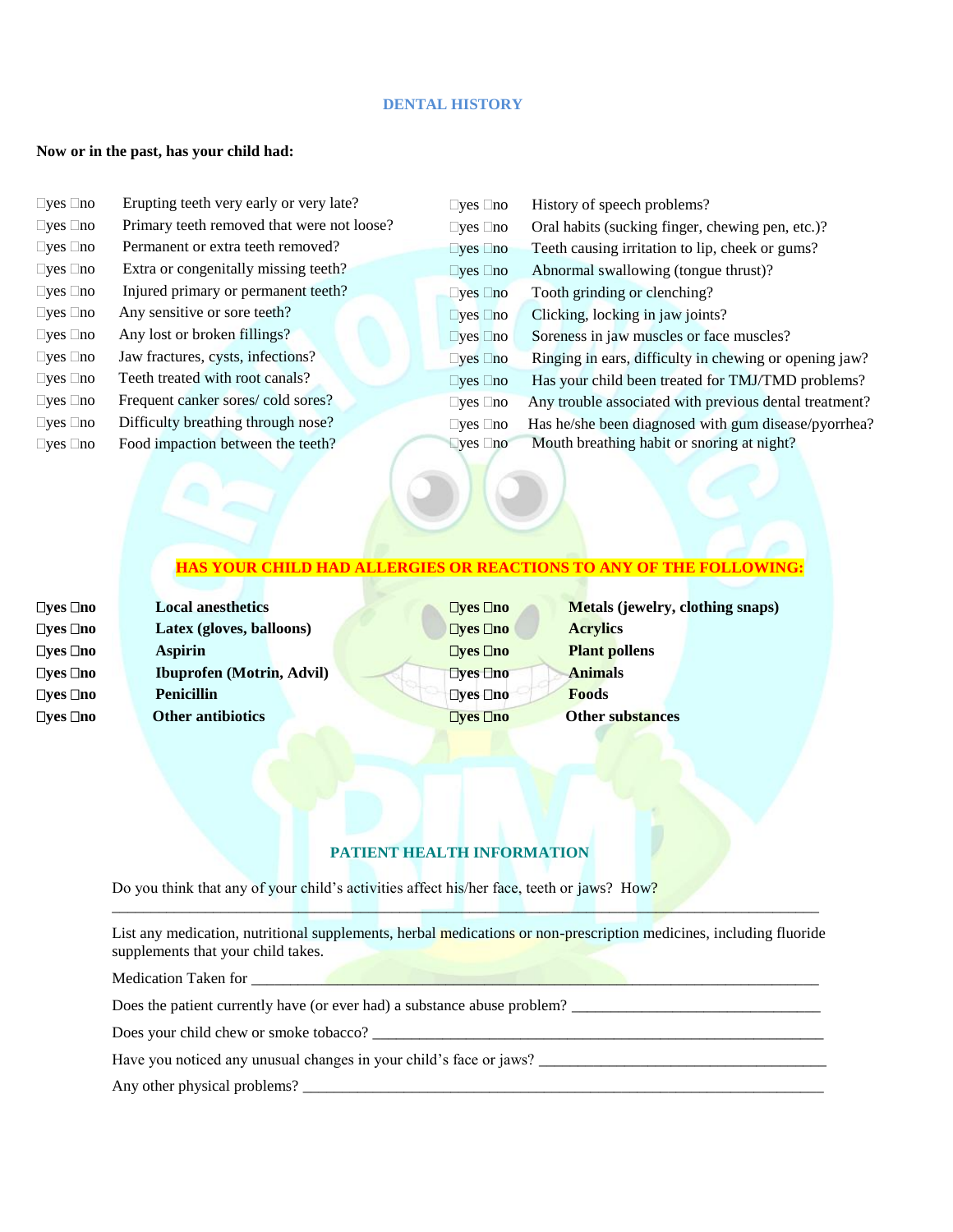## **FAMILY MEDICAL HISTORY**

 $\_$  ,  $\_$  ,  $\_$  ,  $\_$  ,  $\_$  ,  $\_$  ,  $\_$  ,  $\_$  ,  $\_$  ,  $\_$  ,  $\_$  ,  $\_$  ,  $\_$  ,  $\_$  ,  $\_$  ,  $\_$  ,  $\_$  ,  $\_$  ,  $\_$  ,  $\_$  ,  $\_$  ,  $\_$  ,  $\_$  ,  $\_$  ,  $\_$  ,  $\_$  ,  $\_$  ,  $\_$  ,  $\_$  ,  $\_$  ,  $\_$  ,  $\_$  ,  $\_$  ,  $\_$  ,  $\_$  ,  $\_$  ,  $\_$  ,

Have the parents or siblings ever had any of the following health problems? If so, please explain.

| Bleeding disorders               | $\square$ ves | $\Box$ no | <b>Diabetes</b>    | $\sqcup$ ves | $\sqcup$ no |
|----------------------------------|---------------|-----------|--------------------|--------------|-------------|
| Arthritis                        | $\square$ ves | $\Box$ no | Severe allergies   | $\sqcup$ ves | $\sqcup$ no |
| Unusual dental problems          | $\square$ ves | $\Box$ no | Jaw size imbalance | $\sqcup$ yes | $\sqcup$ no |
| Other family medical conditions? | $\n  These\n$ | $\Box$ no |                    |              |             |
|                                  |               |           |                    |              |             |
|                                  |               |           |                    |              |             |

## **RELEASE AND WAIVER**

*I authorize release of any information regarding my child's orthodontic treatment to my dental and/or medical insurance company. I have read the above questions and understand them. I will not hold my orthodontist or any member of his/her staff responsible for any errors or omissions that I have made in the completion of this form.* I *will notify my orthodontist of any changes in my child's medical or dental health.*

**Hipaa acknowledgement**: Copy of the rules and regulations regarding the protected health information is posted in our office.

| Date                                                                                                                                                                                                                          |                                |
|-------------------------------------------------------------------------------------------------------------------------------------------------------------------------------------------------------------------------------|--------------------------------|
|                                                                                                                                                                                                                               |                                |
|                                                                                                                                                                                                                               |                                |
|                                                                                                                                                                                                                               | <b>MEDICAL HISTORY UPDATES</b> |
| Changes<br>Parent/Guardian Signature                                                                                                                                                                                          |                                |
|                                                                                                                                                                                                                               |                                |
|                                                                                                                                                                                                                               |                                |
| Date experience and the second service of the service of the service of the service of the service of the service of the service of the service of the service of the service of the service of the service of the service of |                                |
| Changes                                                                                                                                                                                                                       |                                |
| Parent/Guardian Signature                                                                                                                                                                                                     |                                |
|                                                                                                                                                                                                                               |                                |
|                                                                                                                                                                                                                               |                                |

| Office Use Only: |
|------------------|
|                  |
|                  |